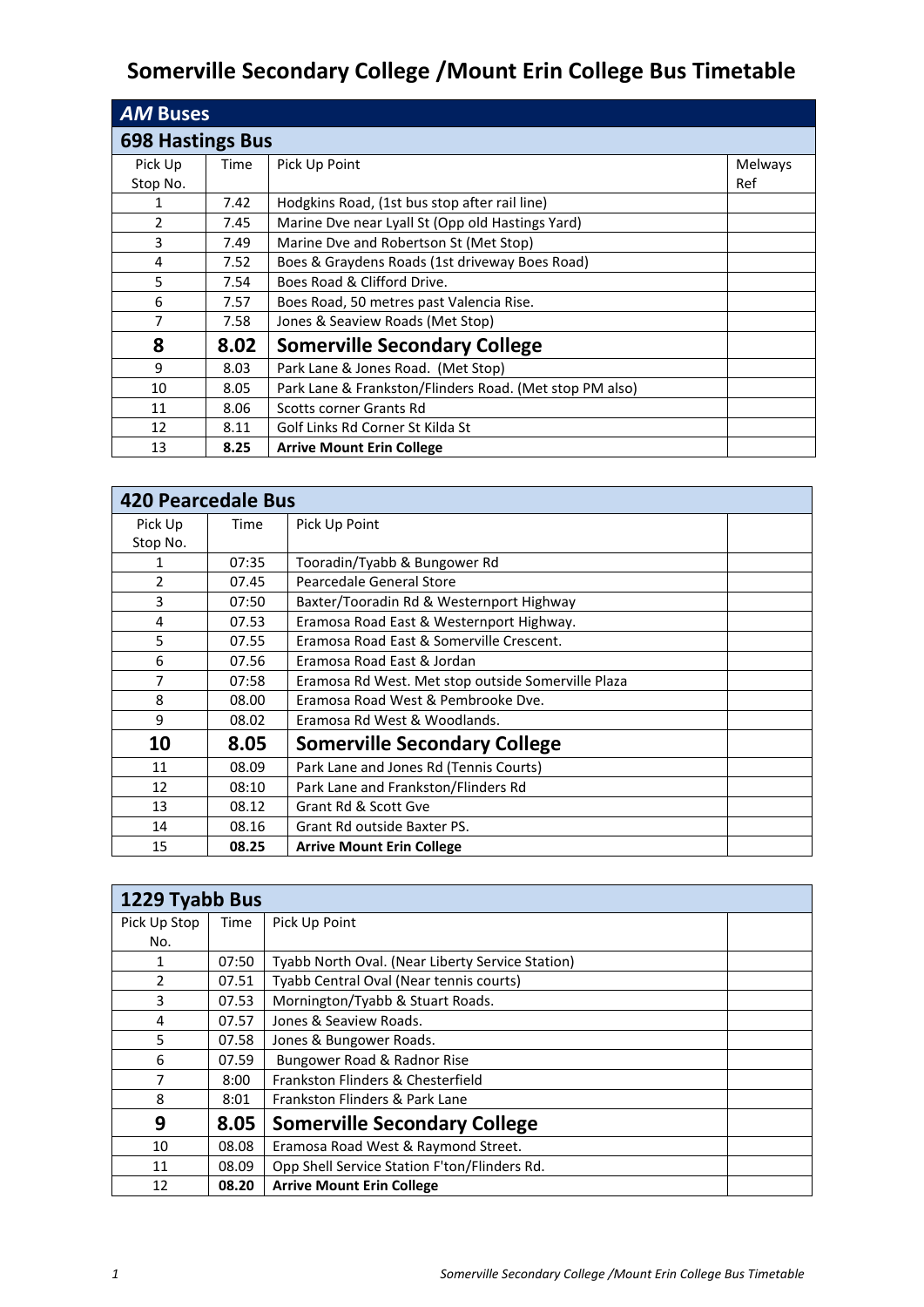## **Somerville Secondary College /Mount Erin College Bus Timetable**

| <b>PM Buses</b>         |       |                                                         |                    |  |
|-------------------------|-------|---------------------------------------------------------|--------------------|--|
| <b>410 Hastings Bus</b> |       |                                                         |                    |  |
| Pick Up Stop No         | Time  | Pick Up Point                                           | Melways<br>Ref     |  |
|                         | 14.52 | <b>Depart Mount Erin College</b>                        | 102 H 10           |  |
| A                       | 15.03 | Golf Links Road, Corner St Kilda Street                 |                    |  |
| B                       | 15.06 | Scotts Grove corner Grants Road                         |                    |  |
| C                       | 15.08 | Park Lane and Frankston/Flinders Road                   |                    |  |
| D                       | 15.10 | Park Lane & Jones Road. (Met Stop)                      |                    |  |
| E                       | 15.10 | <b>Somerville Secondary College</b>                     | 148 D <sub>2</sub> |  |
| F                       | 15.13 | Jones & Seaview Roads (Met Stop)                        |                    |  |
| G                       | 15.14 | Boes Road, 50 metres past Valencia Rise                 |                    |  |
| н                       | 15.16 | Boes Road & Clifford Drive.                             |                    |  |
|                         | 15.18 | Boes & Graydens Roads (1 <sup>st</sup> driveway Boes Rd |                    |  |
|                         | 15.20 | Marine Parade & Robertson St (Met Stop)                 |                    |  |
| K                       | 15.25 | Marine Dve near Lyall St (Opposite old Hastings Yard)   |                    |  |
|                         | 15.30 | Hodgkins Road $(1st$ bus stop after rail                |                    |  |

| <b>420 Pearcedale Bus</b> |       |                                                     |                    |
|---------------------------|-------|-----------------------------------------------------|--------------------|
| Pick Up Stop No           | Time  | Pick Up Point                                       |                    |
| A                         | 14.52 | <b>Depart Mount Erin College</b>                    | 102 H10            |
| B                         | 14.53 | Opposite Baxter Tavern (Baxter/Tooradin Road)       | 107 B4             |
| C                         | 14.55 | Grant Rd opposite Baxter Primary School             | 107 G5             |
| D                         | 14.56 | Grant Rd & Scott Grove                              | 107 F11            |
| E                         | 14.58 | Eramosa Rd West (Met stop outside Somerville Plaza) | 107 D12            |
| F                         | 15.00 | Eramosa Rd West & Pembrooke Drive.                  | 107 C11            |
| G                         | 15.05 | Eramosa Rd West & Woodlands Drive.                  | 107 A11            |
| н                         | 15.15 | <b>Somerville Secondary College</b>                 | 148 D <sub>2</sub> |
|                           | 15.16 | Park Lane & Jones Rd (Tennis Courts)                | 148 E2             |
|                           | 15.17 | Park Lane & Frankston/Flinders Rd.                  | 148 G2             |
| К                         | 15.19 | Eramosa Road East & Jordan                          | 107 G12            |
|                           | 15.21 | Eramosa Road East opposite Somerville Crescent.     | 107 H12            |
| M                         | 15.23 | Eramosa Road East & Westernport Highway             | 140 E12            |
| N                         | 15.25 | Baxter / Tooradin & Middle Road                     | 140 G6             |
| O                         | 15.30 | Pearcedale General Store.                           | 140 H <sub>6</sub> |
| P                         | 15.35 | Tooradin / Tyabb & Bungower Road                    | 149 J4             |
| Q                         | 15.40 | Tooradin / Tyabb & Westernport Highway              | 149 D8             |

| 1229 Tyabb Bus |       |                                                      |                    |
|----------------|-------|------------------------------------------------------|--------------------|
| Pick Up Stop   | Time  | Pick Up Point                                        |                    |
| No.            |       |                                                      |                    |
|                | 14.52 | <b>Depart Mount Erin College</b>                     | 102 H10            |
| A              | 14.54 | Golf Links Rd & St Kilda St                          | 107 F4             |
| B              | 14.55 | <b>Baxter Tavern</b>                                 | 107 G5             |
| C              | 15.00 | Frankston/Flinders Rd opposite Shell Service Station | 107 E11            |
| D              | 15.05 | Eramosa Road West & Raymond Street.                  | 107 D11            |
| E              | 15.10 | <b>Somerville Secondary College</b>                  | 148 D <sub>2</sub> |
| F              | 15.11 | Frankston / Flinders Road & Park Lane                | 148 G2             |
| G              | 15.13 | Frankston / Flinders Road & Chesterfield             | 148 H3             |
| H              | 15.15 | Bungower Road & Radnor Rise                          | 148 F3             |
|                | 15.17 | Jones & Seaview Roads                                | 148 D8             |
| К              | 15.20 | Mornington /Tyabb & Stuart Roads                     | 148 G10            |
|                | 15.21 | Tyabb Central Oval (Near tennis courts)              | 148 H10            |
| м              | 15.23 | Tyabb North Oval. (Near Liberty Service Station)     | 148 J9             |